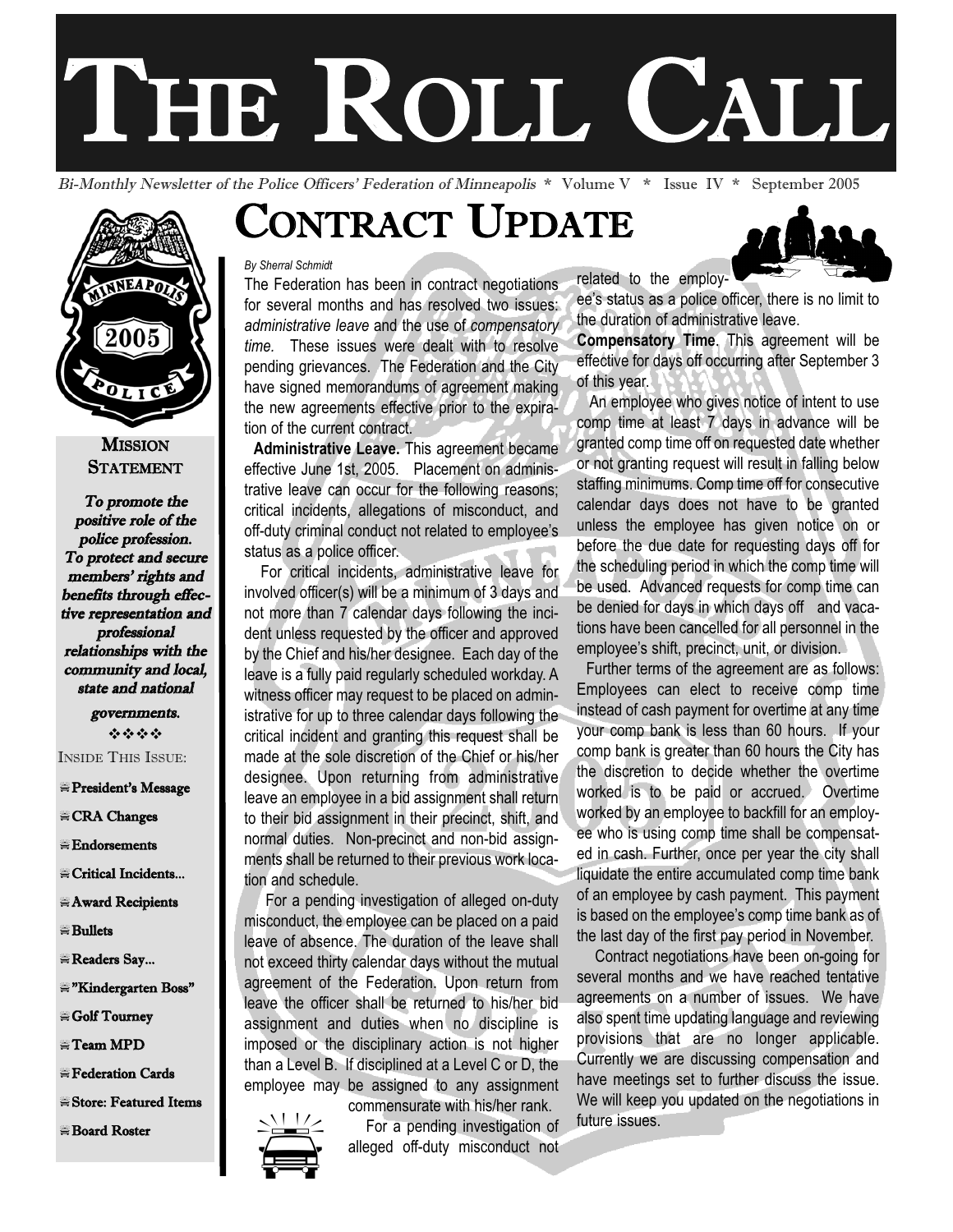### **MESSAGE FROM PRESIDENT SGT. JOHN DELMONICO**

First it was Officer Victor Mills, then Officer John Laluzerne and Sgt Frank Holley. Three good police officers out doing their job. The next thing, they are the headlines on the news. And



what for? Well if you believed the news, its terrible, because they tell a story very different than the truth and always before the real facts are out. How, and more importantly why do they do this? They will tell you when police officers do something it's different than if it was anyone else. Ok. I will agree we are - and should - be held to a higher standard, but don't we deserve the same rights as everyone else? Aren't we also innocent until we are proven guilty? How many aggravated assault cases come in every day? Dozens? How many of those cases make the news well before anyone is ever charged? None! Of course, once someone is charged some might make the news. Even most murders in Minneapolis are usually found in the back of the Metro Section. I remember when every murder made the front page.

So now that the news has tried and convicted the officer before the facts are out, how does that play into ones life? It ruins it and how do you ever get your reputation back? They sure don't make a big deal when its decided, "no criminal or internal charges will be filed in this case." It's old news now. Yet the officer is suppose to come back to work and act like nothing happened.

Then there's the internal part. Is the administration talking about on-going investigations? Are they violating the data privacy laws? Couldn't they just say, "we are investigating and when the facts are known, we will let you know"? I hear that all the time about other cases. I realize I am asking more questions than I have answers. But I want you to know we are exploring all our options and we will do whatever we can to try and assist these officers. I believe we will prevail in the end. And in the meantime, we will continue to work hard for all of you. I hear all the time from residents and the business community, *"Thanks for all you do for the City...we really appreciate the police."*

## IMPORTANT CHANGES TO CRA

As of July 9th, the ordinance requiring officers to appear before a CRA panel was eliminated. Officers can still exercise their right to appear at the hearing and to address the CRA panel. Officers can make a statement, answer questions, or decline either option.

At your request, the Federation provide you with representation at the hearing. If you decide to appear on your own the Federation recommends that you tape record the proceedings. You should also contact CRA directly to get a copy of the statement before the hearing. If you have arranged for representation from the Federation's attorney, they will take care of this for you.

You are still entitled to compensation if you meet with the Federation's attorney to prepare for the hearing or if you attend the hearing during your off-duty hours. If you choose not to attend, it is considered a "waiver" of your right to appear. Officers should understand that they are giving up their right to hear the complainant's statement and the right to address the CRA panel.

Officers must also understand that the decisions of CRA may still result in discipline. Contact us as soon as you receive a notice of a CRA hearing to discuss how you want to proceed. If you decide you want representation at a CRA hearing, you must arrange for it through the Federation. You will no longer be contacted by Federation attorneys.

If you want advice on how to proceed with a CRA panel hearing talk to a Federation Representative.

## **POLITICAL ENDORSEMENTS**

Over the summer the Federation has interviewed numerous candidates for the upcoming city council elections. The candidates were interviewed by board members and based on these interviews the board unanimously voted to endorse the following candidates:

| <b>Cara Letofsky</b>    | Ward 2  |
|-------------------------|---------|
| <b>Diane Hofstede</b>   | Ward 3  |
| <b>Barb Johnson</b>     | Ward 4  |
| <b>Marie Hauser</b>     | Ward 8  |
| <b>Sandy Colvin-Roy</b> | Ward 12 |
| <b>Lisa McDonald</b>    | Ward 13 |

The Federation has not endorsed in all of the council races, but we may endorse in those races in the upcoming month. It should be noted that the Federation has not endorsed a mayoral candidate as of press time. If you have questions about why a candidate was endorsed feel free to contact the Federation.

| <b>Endorsements for Park Board</b>    |                        |        |
|---------------------------------------|------------------------|--------|
| <b>Walt Dziedzic</b>                  | <b>Park District 1</b> |        |
| <b>Christine Hansen</b>               | <b>Park District 4</b> |        |
| <b>Carol Kummer</b>                   | <b>Park District 5</b> |        |
| <b>Bob Fine</b>                       | <b>Park District 6</b> |        |
| <b>Paula Gilbertson</b>               | At Large               |        |
| John Lilly                            | At Large               |        |
| <b>Mary Merrill Anderson At Large</b> |                        | Page 2 |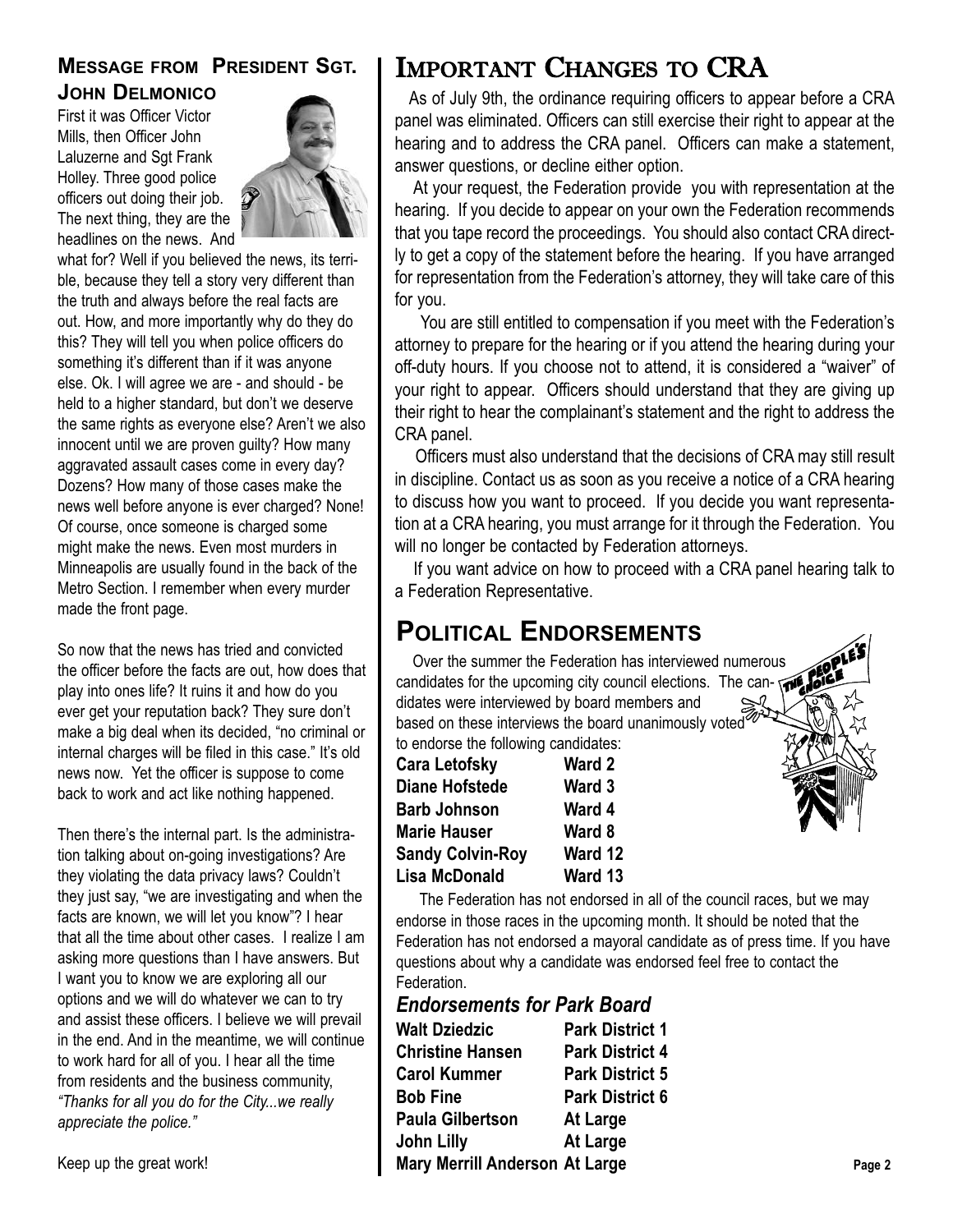## CRITICAL INCIDENTS MAY CAUSE PSYCHOLOGICAL EFFECTS

*By Steve Wickelgren*

After the last couple of officer involved shootings, I was asked to write an article on what an officer can expect to happen if they are involved in a shooting. First off, there is no one response to being in a shooting or other type of critical incident. Why? Because each incident is different, each officer present at one particular incident has a different perspective, and lastly, each individual officer is different. I also would like all of you reading this to note that I capitalized the word MAY in the title. Those of you that I have talked with after a shooting know that I mention that there is a long list of reactions that an officer may have after a shooting. It is important for officers to know that having a reaction to an abnormal event (such as a shooting) is normal. I would be more concerned about an officer that is reporting that they have had no reaction or no feelings toward being involved in a critical incident. This is what I would call a Robocop reaction. It is also important to realize that these reactions, whatever they may be, should diminish over several weeks. Officers should allow themselves the time to let these effects diminish and not be too anxious if they are not feeling like they are back to normal after the standard 3 days off, or even after a couple of weeks. If you are feeling anxious and wondering if you should feel differently, call me (612 879-0712) or Dr. Susan Powers Olson (612 879-9521).

One thing I would like officers to be aware of is the control that they have after a critical incident. I encourage officers to listen closely to the advice of their federation representative and federation attorney. The chaos that ensues after an incident can be overwhelming. Officers should take the time they need to take care of themselves. An escort officer should be assigned to each officer involved in an incident. This is a person who should be helping the officer get what they need. (water, cell phone, a quiet place to sit…) After one incident, an officer was asked to step away from the immediate scene and have a seat in the rear of a squad. This officer was not comfortable with sitting in the back of a squad (I think we all know why) and said they would sit in the front. Officers need to assert themselves and not feel as though they must do everything they are asked (check with federation representative). Because of the complexities of such an investigation, some personnel are not as aware as they should be about what an officer involved in an incident may be experiencing. Officers involved and escort officers assigned to that officer should first, be concentrating solely on that officers immediate well being, and secondly on cooperating with other personnel regarding the investigation.

My role with officers concerns their general well being. I will ask officers if they would like to speak with me. I will not ask officers about the incident and will warn officers that if they have legal

## DESERVED RECOGNITION FOR **MPD OFFICERS**

The International Association of Chiefs of Police (IACP) has selected Lt. Mike Fossum as runner-up for the IACP Parade Magazine Police Officer of the Year.



He was nominated for the award by Lieutenant Jim Heimerl of the Fourth Precinct for his work

on numerous cases, including the Pull Tab Robberies, Oxycontin Robberies, Delivery Truck Hijacking Ring and the arrest of a County and City Attorney for purchasing cocaine. All this on top of his regular case load.

Fossum will be officially honored this September at the IACP Annual International Conference in Miami. Parade Magazine will



also do a feature on all the award winners.

In addition, the National Police Activities League (based in West Palm Beach, Florida) recognized another Fourth Precinct Officer at their 2005 Annual Conference in Palm Springs, California this past

June. Officer Rich Jackson received the Volunteer of the Year Award for his ongoing contributions on behalf of Minneapolis youth, the MS Society, the Mpls Police Activities League and more. Jackson was nominated for the honor by MPD/PAL program coordinator, Deb Fields.

In July numerous other officers received recognition on the local level for their good works. They are:

**Medal of Honor**  *Off. Chris House*  **Medal of Valor** *Sgt. Rick Altonen Sgt. Robert Berry Sgt. Matt Clark Off. Mike Geere Off. Clint Letch Off. Nick McCarthy Off. Mike Strauss* **Life Saving Award**  *Sgt. Rick Doll, Park Police Off. James Loveland Off. Charles Greaves Off. Mark Madich*  **Chief's Award of Merit** *Sgt. Gregg Mihelick Lt. David Hayhoe Lt. Mike Kjos Lt. Rick Thomas*

Congratulations to all of these award recipients. And thank you for the fine work you do every day, all year.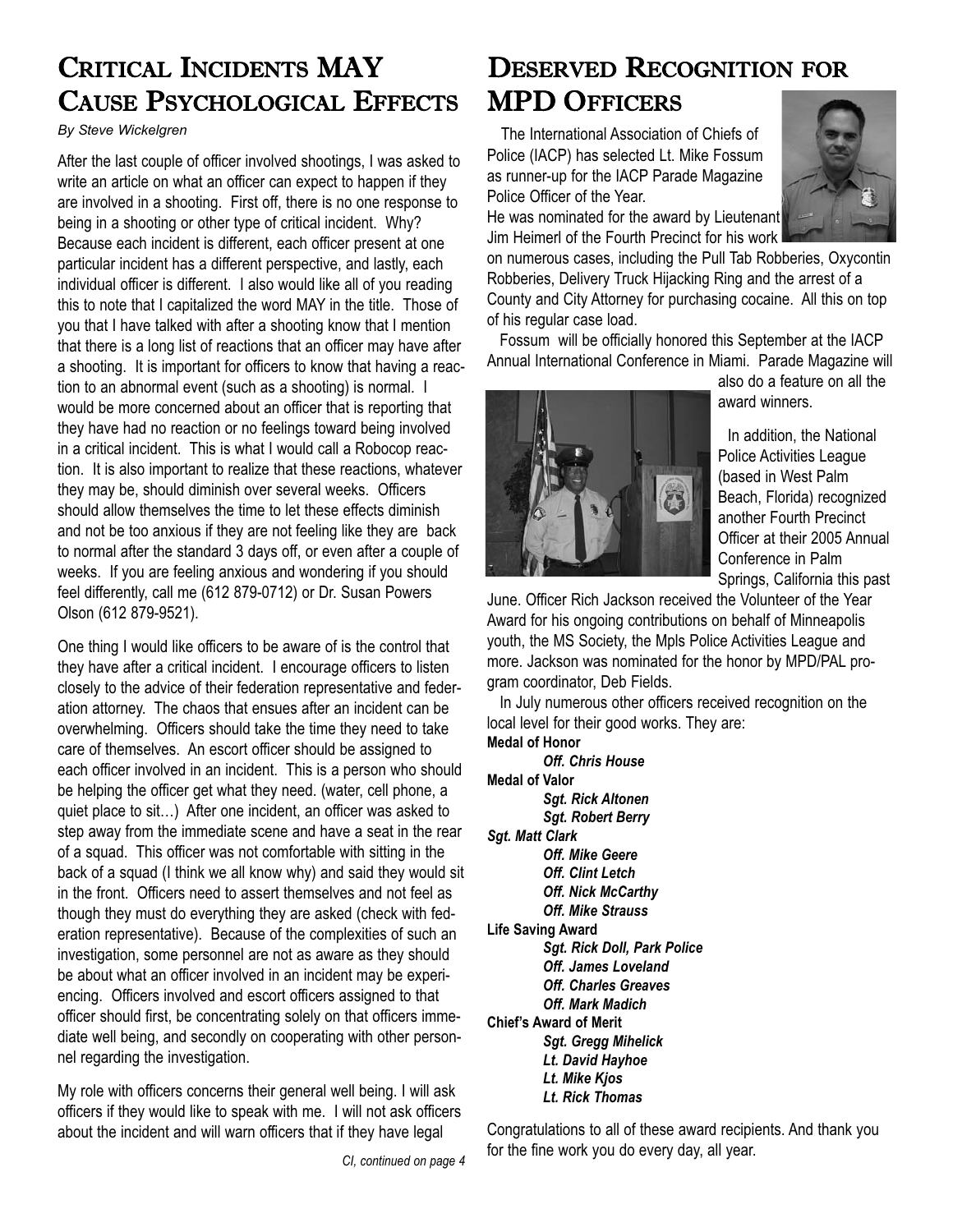#### *CI, continued from page 3*

concerns regarding the incident, they need to address those issues with the attorney. Involved officers are required to see a licensed psychologist and we now have a list of five different psychologists for officers to choose from. Witness officers will be required to attend a debriefing set up by Dr. Susan Powers Olson and myself. Take care of yourselves out there. If you have any questions, please call me.

#### **BULLETS…**

 $\bigcirc$   $\bigcirc$  Over the summer months the Federation has remodeled the upstairs meeting room to provide a more inviting and comfortable atmosphere. All of the paneling has been replaced with sheetrock and painted. The ceiling has been replaced. The windows were replaced and new carpet was put in.

Upcoming meeting dates; September 29th and October 27th. Visit our newly updated website at mpdfederation.com. The site is user friendly and will provide more information, useful links, a calendar of events, a FAQ page, the contract, and the ability to order merchandise.

Don't forget to send in your volunteer cards. We still could use help on the campaigns of our endorsed candidates.

Jerry Vick memorial pins are available at the Federation at no charge. The memorial wrist bands are still available for \$5.00.

#### **COMMENTS FROM READERS**

*Reader writes: "What, if any, response has the Federation made to the recent City Pages article defaming the department?"* **Federation response:**



"We find it unnecessary to dignify inflammatory and unfounded material such as the CP article with a response."

*Reader writes: "It was good to hear how contract negotiations work and that we can't be given a lot of information because of the negotiation process.* **Federation response:** "Thank you. We appreciate our members' patience during this process."

THE ROLL CALL *WANTS TO HEAR FROM YOU* Your newsletter editors welcome your questions, comments and story ideas.\* Send an e-mail to:

#### *rollcall@mpdfederation.com*

\*Note: Because of space constraints, correspondences may be edited for content.

## **IT'S TIME FOR THE BOSS TO GET OUT OF KINDERGARTEN**

#### *By Louis Dominguez*

This recently appeared in American Police Beat and is reprinted with permission of the editor.

They trust them with a gun and a badge but treat them like children. It is demeaning and frustrating for cops to put up with the kindergarten discipline practices of their supervisors. It appears that any minor deviation from the "book" becomes a cause for being " written up."

The main reason for such childish supervisory practices is lack of management experience and in some cases, insecurity.

If a cop is ever to be recognized as a professional by his peers and the public, the lousy supervisory practice of micro-managing must stop. There is far too much time being spent on disciplinary matters, time that should be spent teaching and training, helping and mentoring, motivating and recognizing good performance and generally improving performance and productivity. Very often, signs of immaturity and lack of people skills are apparent in low level supervisors that are either disliked or distrusted by subordinates. Such signs are glaring and practically impossible to ignore by those in higher positions, yet these deficiencies are often ignored and the individual gets promoted, which invites a personnel disaster.

Once there's a serious problem is when there is available overtime but no one signs up for it because they do not want to work under a particular supervisor. This happens in spite of the fact that overtime is needed by most cops to survive. To ignore such a strong message is a crime.

The only remedy for those lousy kindergarten management practices is to carefully select and promote only those individuals who have demonstrated team leadership qualities- individuals who are respected by their subordinates, their peers, and their supervisors.

Promotion to a supervisory position should not be based on seniority or record of arrests.

Good cops should be given a raise, but those considered for a supervisory position must be evaluated on the basis of their ability to manage people and to get along with others. Only those mature enough to discern trivia from meaningful facts and who have a positive attitude devoid of selfish interests should be considered for promotion to a position which includes supervision of personnel.

*Louis Dominguez is a certified law enforcement officer in Virginia and a nationally recognized crime prevention and homeland security expert.*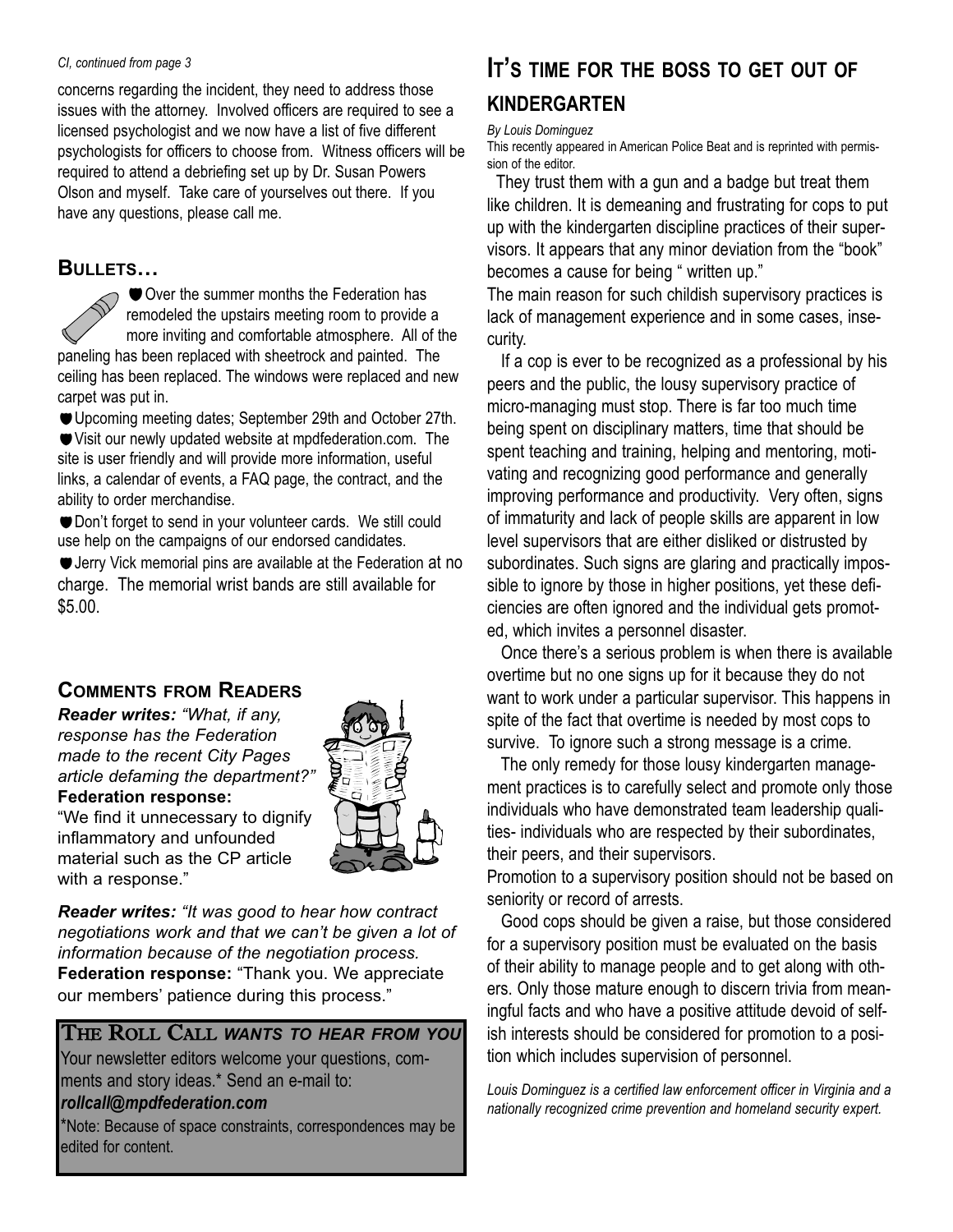

## FEDERATION GOLF TOURNAMENT

The Federation Golf Tournament was held in June and over 175 golfers participated in the tournament. A good

time was had by all and fortunately no one got themselves in trouble, except for maybe a hangover the next day. We also got through the tournament with only one golf cart suf-



fering damage from an "accident" with a tree.

Winners on the Platinum course were Ed Martin Jr., Dan



Wahlen, Greg Satler, and Jordan Parker. The Gold course winners were Jim Reynolds, Jerry Reynolds, Mike Webb, and Rick Mathowitz.

The Federation would like to thank the Following indi-

viduals and companies for supporting the tournament by sponsoring a hole; Alary's Bar, Frederic Bruno, Wrecker

Services, American Iron, Minneapolis Police Relief Assoc., Midwest Publishing, Robert Johnson, Electric Resource Contractors, I.T.L. Patch Company, ING Financial, North Memorial Medical Center Community Foundation, Emily's Lebanese Deli,

JB Hudson, Rice, Michels, & Walther, NE State Bank, Johnny A's, Ukranian Event Center, Grand Casino Mille





Lacs, Lupient Automotive Group, Flint Hills Resources, Eastside Beverage Company, and Auto Truck Services. PCI Matrix also donated a complete computer system for the grand prize and I.T.L. Patch made pins that every golfer received. We ask that you support the businesses that generously contributed to the success of our tournament.

## TEAM MPD PLAYS HARD



A team from MPD made their annual pilgrimage to Viva LAS Vegas last week to participate in the Nevada Police and Fire Games. These games are held annually and participants can compete in a number of events. The games are open to all police and fire and their spouses.



As usual the weather was extremely hot as the team hit the field. The team played 3 tough games the first evening, losing each game by a few runs. On the second day the team pulled out a win, but ended up losing their last game. The team had a tough time with only 11 members making the trip this year and no subs.

Team MPD consisted of Chuck Peter, Sean McKenna, Tomma Freundschuh, Sean McGinty, Lynnal McGinty, Dan

Wills, Lora Hanks, Mike Sanden, Lynn Meuwissen, and Mary Maresca (Minneapolis Fire) and Luke Ellison (St. Louis Park PD). Also making the trip was Lynn Cronquist, score keeper and team photographer.

## FEDERATION CARD REMINDER

We would like to remind everyone to update his or her Federation Card and/or Mutual Association Card if needed. It is important to keep the beneficiary information current on both of these cards just in case of an unexpected death. The Federation Card is for the retirement benefit that you receive from the Federation when you retire. The Mutual Association is the card that deducts two dollars from every Federation Member's salary that goes to their beneficiary upon the member's death. If you need to update any of this information, please stop by the Federation Office to fill out new cards.